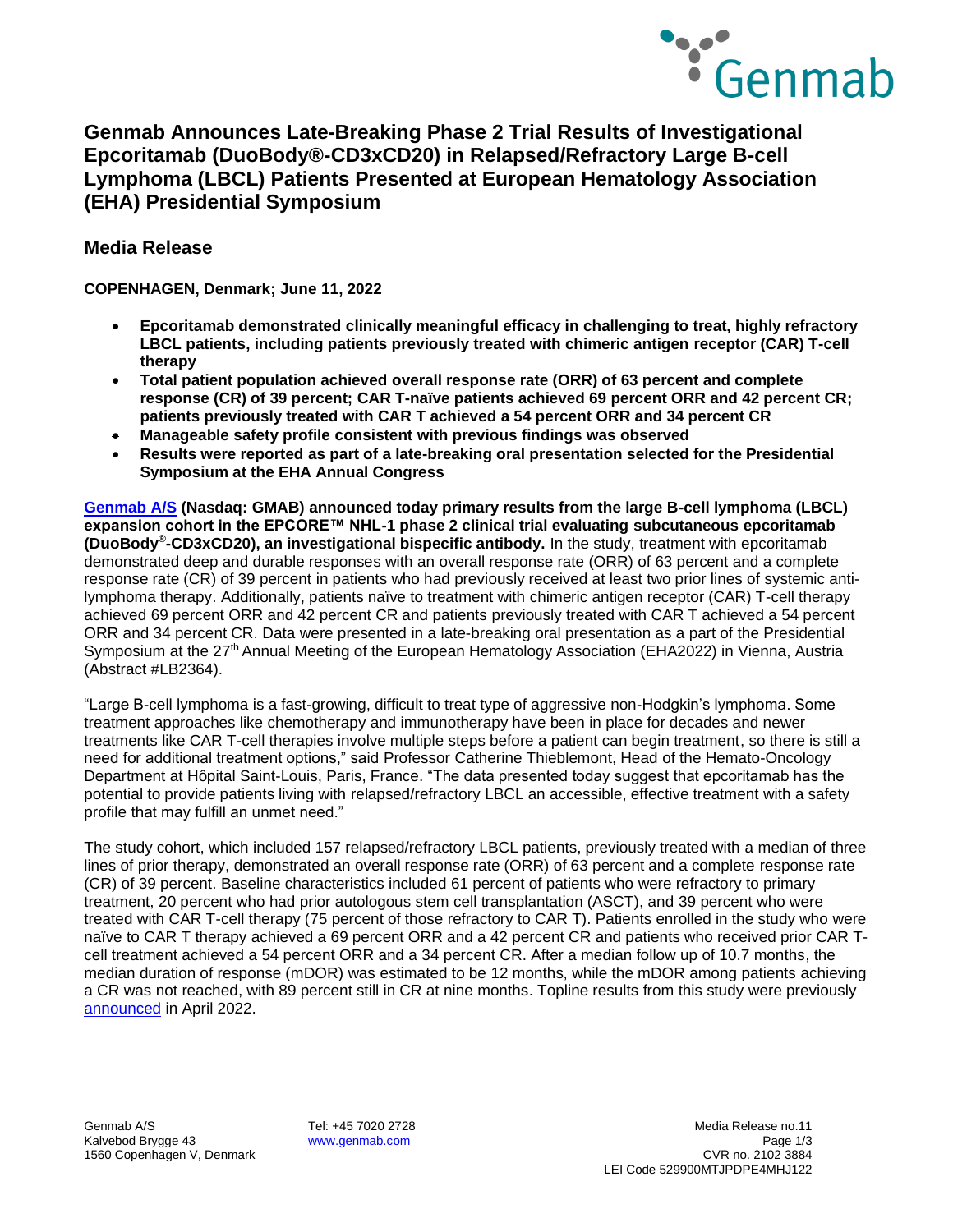

# **Genmab Announces Late-Breaking Phase 2 Trial Results of Investigational Epcoritamab (DuoBody®-CD3xCD20) in Relapsed/Refractory Large B-cell Lymphoma (LBCL) Patients Presented at European Hematology Association (EHA) Presidential Symposium**

"These latest data are promising because they suggest that treatment with epcoritamab may benefit patients with this fast-growing, aggressive and difficult to treat type of non-Hodgkin's lymphoma who are in need of new therapeutic advances," said Jan van de Winkel, Ph.D., Chief Executive Officer of Genmab. "We are encouraged by the potential of epcoritamab and look forward to continuing to advance our robust clinical development program with our partner, AbbVie."

The safety profile of epcoritamab was manageable and consistent with previous findings. The majority of treatment-emergent AEs (TEAEs) occurred during the first 12 weeks of treatment and resolved. The most common TEAEs of any grade (greater than or equal to 15 percent) included cytokine release syndrome (CRS) (49.7 percent), pyrexia (23.6 percent), fatigue (22.9 percent), neutropenia (21.7 percent), diarrhea (20.4 percent), injection site reaction (19.7%), nausea (19.7%), and anemia (17.8%). The most common Grade 3 or 4 treatmentemergent adverse events (greater than or equal to 5 percent) included neutropenia (14.6 percent), anemia (10.2 percent), neutrophil count decrease (6.4 percent), and thrombocytopenia (5.7 percent). The observed Grade 3 CRS was low (2.5 percent). No Grade 4/5 CRS was observed.

Epcoritamab is being co-developed by Genmab and AbbVie as part of the companies' broad oncology collaboration. The companies remain committed to evaluating epcoritamab as a monotherapy, and in combination, across lines of therapy for a variety of hematologic malignancies, including an ongoing phase 3, open-label, randomized trial evaluating epcoritamab as a monotherapy in patients with relapsed/refractory DLBCL (NCT: 04628494).

### **About Large B-cell Lymphoma (LBCL)**

LBCL is a fast-growing type of non-Hodgkin's lymphoma (NHL) – a cancer that develops in the lymphatic system – that affects B-cell lymphocytes, a type of white blood cell. There are an estimated 150,000 new LBCL cases each year globally. LBCL includes DLBCL, which is the most common type of NHL worldwide and accounts for approximately 31 percent of all NHL cases.<sup>1,2,3,4</sup>

## **About the EPCORE™ NHL-1 Trial**

EPCORE™ NHL-1 an open-label, multi-center safety and preliminary efficacy trial of epcoritamab including a phase 1 first-in-human, dose escalation part; a phase 2 expansion part; and an optimization part. The trial was designed to evaluate subcutaneous epcoritamab in patients with relapsed, progressive or refractory CD20+ mature B-NHL, including LBCL and DLBCL. The dose escalation findings, which determined the recommended phase 2 dose, were published in *[The Lancet](https://c212.net/c/link/?t=0&l=en&o=3504913-1&h=1134591960&u=https%3A%2F%2Fwww.thelancet.com%2Fjournals%2Flancet%2Farticle%2FPIIS0140-6736(21)00889-8%2Ffulltext&a=The+Lancet)* in 2021. In the phase 2 expansion part, additional patients are treated with epcoritamab to further explore the safety and efficacy of epcoritamab in three cohorts of patients with different types of relapsed/refractory B-NHLs who had limited therapeutic options.

The primary endpoint of the phase 2 expansion part was ORR as assessed by an IRC. Secondary efficacy endpoints included duration of response, complete response rate, progression-free survival, and time to response as determined by the Lugano criteria. Overall survival, time to next therapy, and rate of minimal residual disease negativity were evaluated as secondary efficacy endpoints.

### **About Epcoritamab**

Epcoritamab is an investigational IgG1-bispecific antibody created using Genmab's proprietary DuoBody technology. Genmab's DuoBody-CD3 technology is designed to direct cytotoxic T cells selectively to elicit an immune response towards target cell types. Epcoritamab is designed to simultaneously bind to CD3 on T cells and CD20 on B-cells and induces T cell mediated killing of CD20+ cells. <sup>5</sup> Epcoritamab was developed with selective, silencing mutations that may limit systemic, non-specific activity. CD20 is expressed on B-cells and a clinically validated therapeutic target in many B-cell malignancies, including diffuse large B-cell lymphoma,

1560 Copenhagen V, Denmark

Genmab A/S Tel: +45 7020 2728 Media Release no.11 Kalvebod Brygge 43 **[www.genmab.com](http://www.genmab.com/) Page 2/3** Page 2/3<br>1560 Copenhagen V. Denmark **www.genmab.com** Page 2/3 Page 2/3 LEI Code 529900MTJPDPE4MHJ122